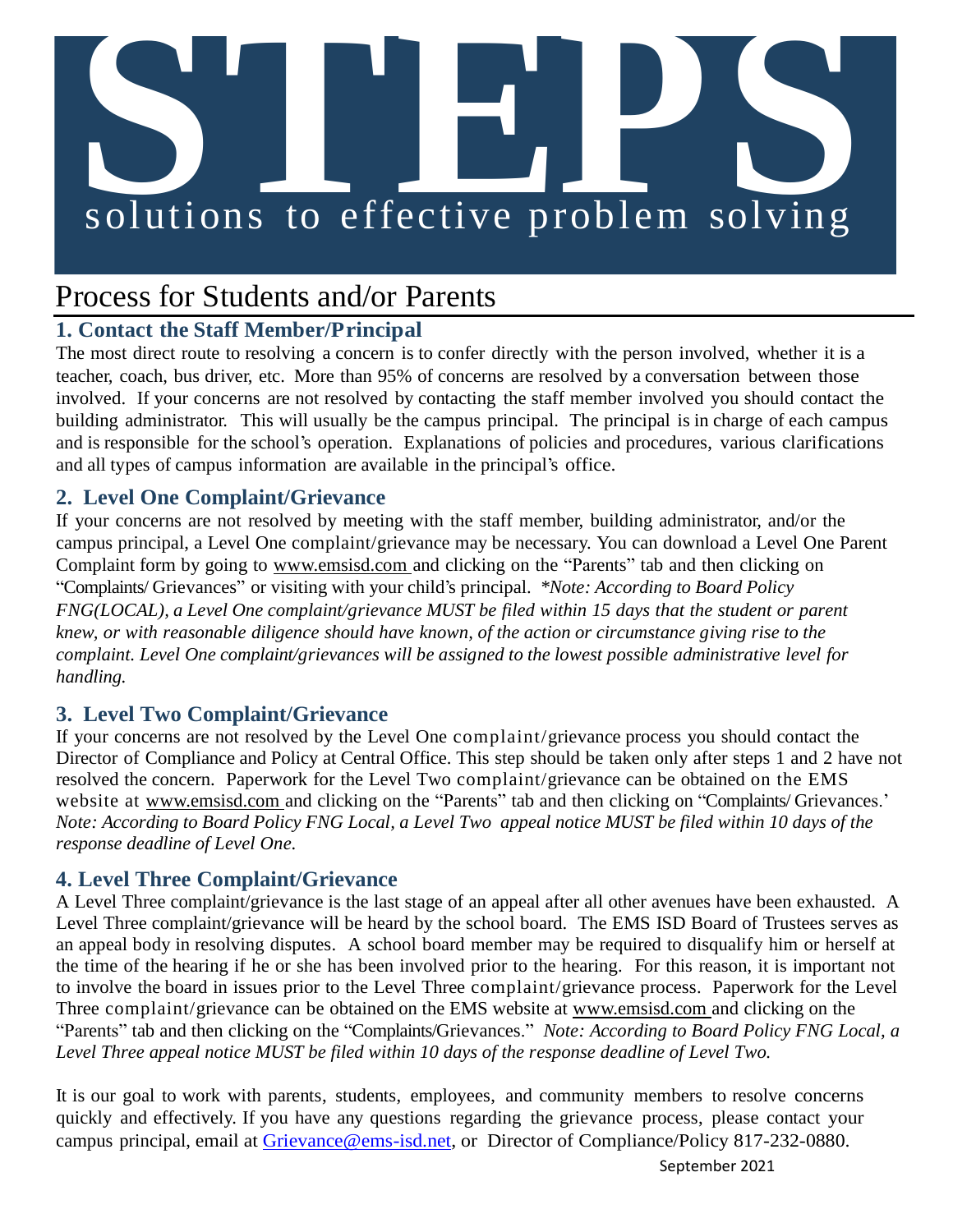# Parent Complaint Form Level One

To file a formal complaint, please fill out this form completely and submit to [Grievance@ems-isd.net,](mailto:Grievance@ems-isd.net) hand deliver, or mail to Director of Compliance and Policy, 1200 Old Decatur Road, Saginaw, TX 76179 within the time established in board policy FNG (LOCAL). All complaints will be heard in accordance with FNG(LEGAL) and (LOCAL) or any exceptions outlined therein.

| NAME:                  |                                                                                                                                                                                                                               |
|------------------------|-------------------------------------------------------------------------------------------------------------------------------------------------------------------------------------------------------------------------------|
| <b>STUDENT'S NAME:</b> | the control of the control of the control of the control of the control of the control of the control of the control of the control of the control of the control of the control of the control of the control of the control |
| <b>ADDRESS:</b>        | <u> 1989 - John Stein, Amerikaansk politiker (* 1958)</u>                                                                                                                                                                     |
|                        |                                                                                                                                                                                                                               |
| TELEPHONE NO:          | <u> 1989 - Andrea State Barbara, amerikan personal di sebagai personal di sebagai personal di sebagai personal d</u>                                                                                                          |
| <b>CAMPUS:</b>         |                                                                                                                                                                                                                               |
| <b>GRADE:</b>          |                                                                                                                                                                                                                               |
| PRINCIPAL:             |                                                                                                                                                                                                                               |

**Please describe the decision or circumstances causing your complaint (give specific factual details):**

**What was the date of the decision or circumstances causing your complaint?**

**Please explain how you (or your child) have been harmed by this decision or circumstance.**

**Please describe any efforts you have made to resolve your complaint informally at the campus level and the responses to your efforts.**